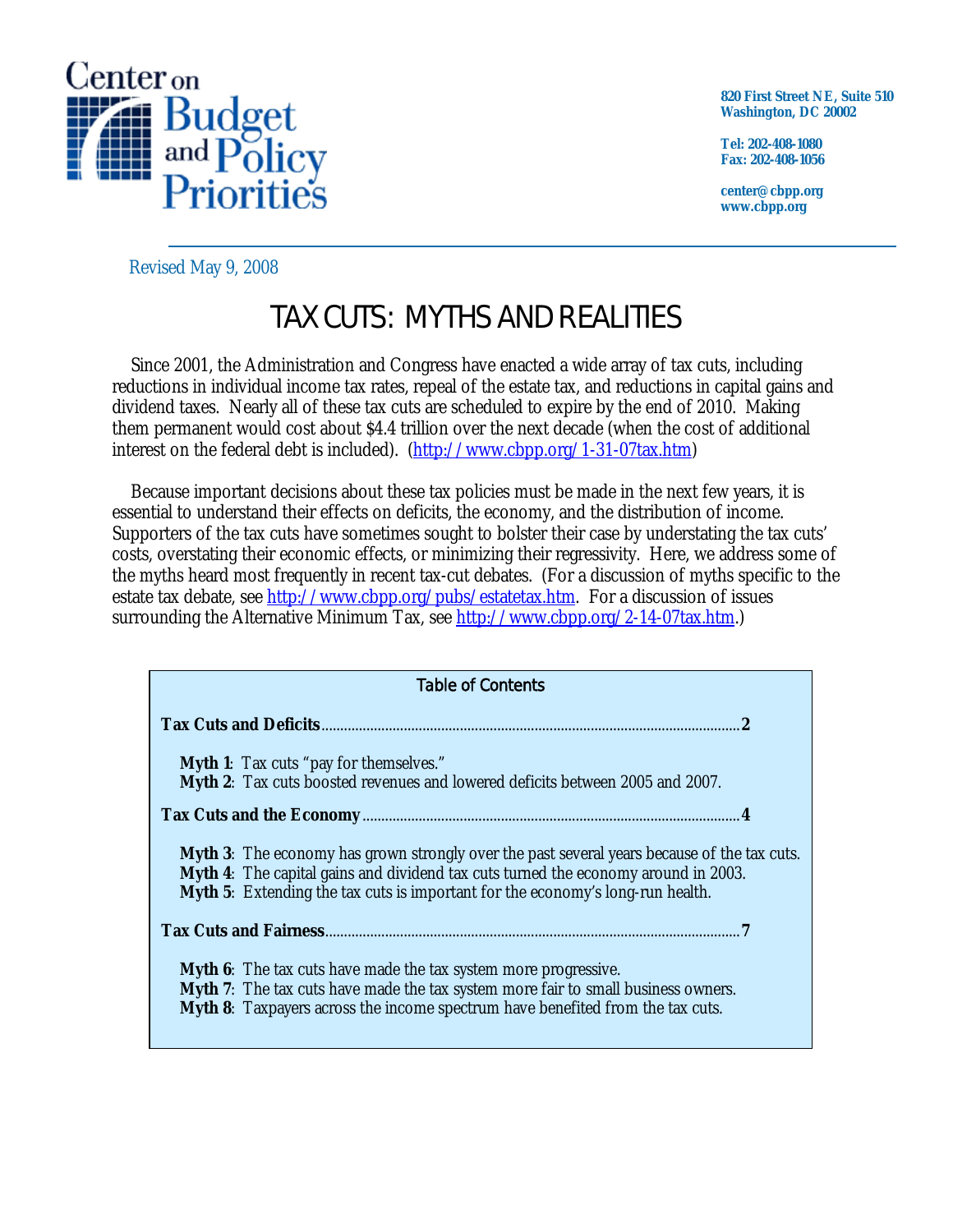# Tax Cuts and Deficits

Congressional Budget Office data show that the tax cuts have been the single largest contributor to the reemergence of substantial budget deficits in recent years. Legislation enacted since 2001 added about \$3.0 trillion to deficits between 2001 and 2007, with nearly *half* of this deterioration in the budget due to the tax cuts (about a third was due to increases in security spending, and about a sixth to increases in domestic spending). Yet the President and some Congressional leaders decline to acknowledge the tax cuts' role in the nation's budget problems, falling back instead on the discredited nostrum that tax cuts "pay for themselves."



# **Myth 1: Tax cuts "pay for themselves."**

*"You cut taxes and the tax revenues increase." — President Bush, February 8, 2006* 

*"You have to pay for these tax cuts twice under these pay-go rules if you apply them, because these tax cuts pay for themselves." — Senator Judd Gregg, then Chair of the Senate Budget Committee, March 9, 2006* 

# **Reality: A study by the President's own Treasury Department confirms the common-sense view shared by economists across the political spectrum: cutting taxes decreases revenues.**

Proponents of tax cuts often claim that "dynamic scoring" — that is, considering tax cuts' economic effects when calculating their costs — would substantially lower the estimated cost of tax reductions, or even shrink it to zero. The argument is that tax cuts dramatically boost economic growth, which in turn boosts revenues by enough to offset the revenue loss from the tax cuts.

But when Treasury Department staff simulated the economic effects of extending the President's tax cuts, they found that, at best, the tax cuts would have modest positive effects on the economy; these economic gains would pay for *at most 10 percent* of the tax cuts' total cost. Under other assumptions, Treasury found that the tax cuts could slightly *decrease* long-run economic growth, in which case they would cost modestly *more* than otherwise expected. (http://www.cbpp.org/7-27-06tax.htm)

 The claim that tax cuts pay for themselves had already been rejected by the Administration's own leading economists. Edward Lazear, the current chair of President's Bush's Council of Economic Advisers, has stated, "I certainly would not claim that tax cuts pay for themselves." N. Gregory Mankiw, President's Bush's former CEA chair and a well-known Harvard economics professor, has written that there is "no credible evidence" that "tax revenues… rise in the face of lower tax rates."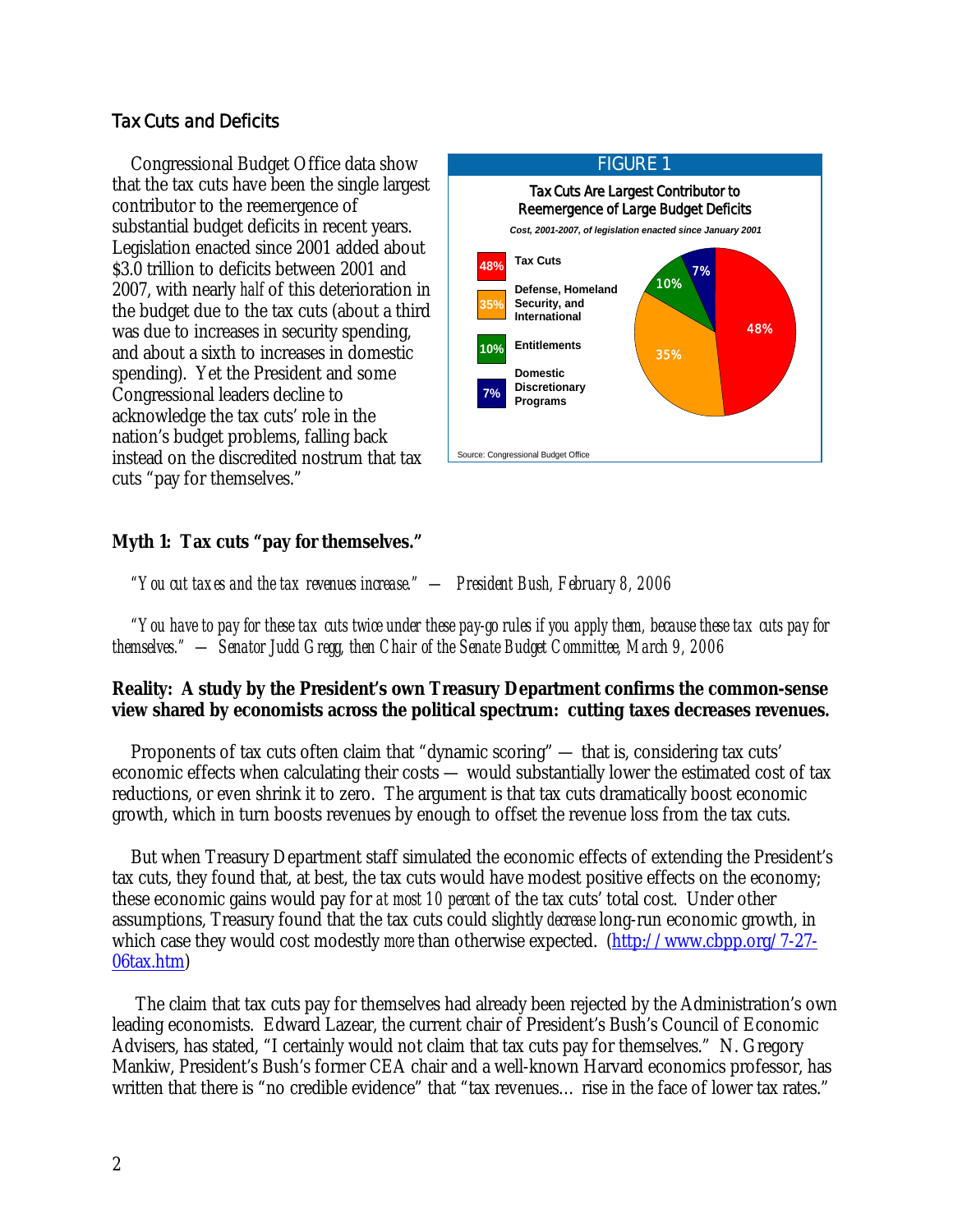Mankiw compared an economist who says that tax cuts pay for themselves to a "snake oil salesman trying to sell a miracle cure."

The claim that tax cuts pay for themselves also is contradicted by the historical record. In 1981, Congress substantially lowered marginal income-tax rates on the well off, while in 1990 and 1993, Congress raised marginal rates on the well off. The economy grew at virtually the same rate in the 1990s as in the 1980s (adjusted for inflation and population growth), but revenues grew about twice as fast in the 1990s, when tax rates were increased, as in the 1980s, when tax rates were cut. Similarly, since the 2001 tax cuts, the economy has grown at about the same pace as during the equivalent period of the 1990s business cycle, but revenues have grown far more slowly. (http://www.cbpp.org/3-8-06tax.htm)

Some argue that, even if most tax cuts do not pay for themselves, capital gains tax cuts do. But, in reality, capital gains tax cuts cost money as well. After reviewing numerous studies of how investors respond to capital gains tax cuts, the Congressional Budget Office concluded that "the best estimates of taxpayers' response to changes in the capital gains rate do not suggest a large revenue increase from additional realizations of capital gains — and certainly not an increase large enough to offset the losses from a lower rate." That's why CBO, the Joint Committee on Taxation, and the White House Office of Management and Budget all project that making the 2003 capital gains tax cut permanent would cost about \$100 billion over the next ten years. (http://www.cbpp.org/policy-points4-18-08.htm)

# **Myth 2: Even if the tax cuts reduced revenues initially, they boosted revenues and lowered deficits from 2005 to 2007.**

*"Some in Washington say we had to choose between cutting taxes and cutting the deficit… Today's numbers [the updated 2006 budget projections] show that that was a false choice. The economic growth fueled by tax relief has helped send our tax revenues soaring." — President Bush, July 11, 2006* 

## **Reality: Robust revenue growth in 2005-2007 has not made up for extraordinarily weak revenue growth over the previous few years.**

When discussing revenue growth since the enactment of the tax cuts, Administration officials typically focus only on revenue growth since 2004. This provides a convenient starting point for their arguments, as it sets a very low bar. In 2001, 2002, and 2003, revenues fell in nominal terms (i.e. without adjusting for inflation) for three straight years, the first time this has occurred since before World War II. Measured as a share of the economy, revenues in 2004 were at their *lowest level since 1959*. Given this historically low starting point, it is not surprising that revenues have recovered since then. Supporters of the tax cuts selectively cite revenue growth over just the past three years to argue that the tax cuts fueled increases in revenues.

Even taking into account the growth in revenues in fiscal years 2005-2007, total revenues have just barely increased over the 2001-2007 business cycle, after adjusting for inflation and population growth. (The business cycle began in March 2001, when the 1990s business cycle hit its peak and thereby came to an end.) In contrast, six and a half years after the peak of previous post-World War II business cycles, real per-capita revenues had increased by an average of 12 percent, and in the 1990s, real per-capita revenues were up 16 percent (see Table 1). Revenues in 2007 were still more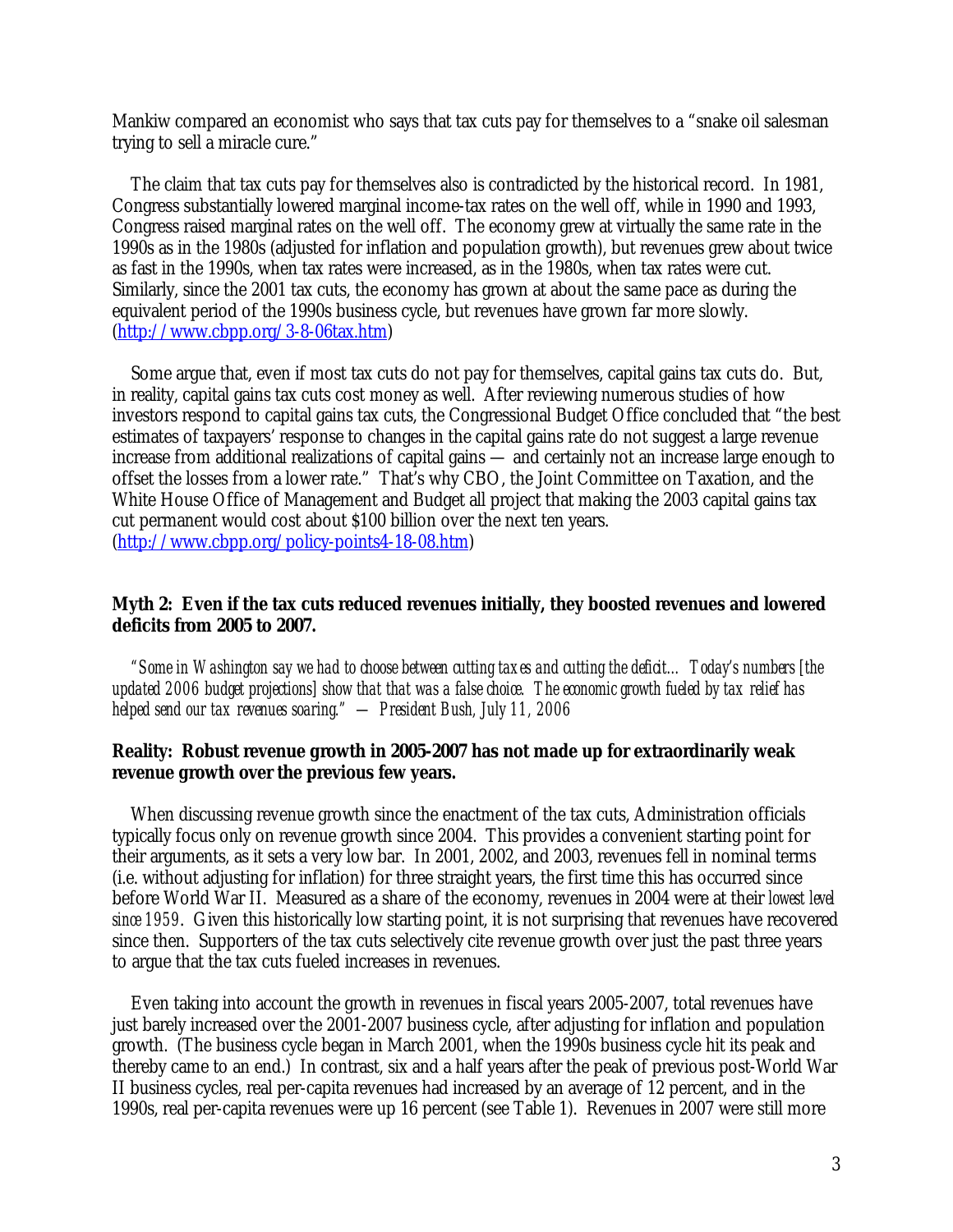than \$250 billion short of where they would have been had they grown at the rates typical in other recoveries.

Further, while the Administration has credited the tax cuts with the drop in the fiscal year 2007 deficit to "only" \$162 billion, the 2007 budget would have been in *surplus* were it not for the tax cuts. Based on Joint Committee on Taxation estimates, the total 2007 cost of tax cuts enacted

| Table 1: Total Real Per-Capita Revenue Growth in<br>26 Quarters after the Last Business Cycle Peak |       |
|----------------------------------------------------------------------------------------------------|-------|
| 2001-2007                                                                                          | 1.7%  |
| Average for All Previous Post-<br>World War II Business Cycles                                     | 12.0% |
| 1990s Business Cycle (Following)<br>Tax Increases)                                                 | 16.2% |

since January 2001 was \$300 billion (taking into account the increased interest costs on the debt that have resulted from the deficit financing of the tax cuts). This means that even with the spending for the wars in Iraq and Afghanistan, the federal budget would have been in surplus in 2007 if the tax cuts had not been enacted, or if their costs had been offset. While supporters of these tax cuts claim that their positive economic effects have lowered their cost, the non-partisan Congressional Research Service found in a September, 2006 report that "at the current time, as the stimulus effects have faded and the effect of added debt service has grown, the 2001-2004 tax cuts are probably costing more than their estimated revenue cost."

Looking out over the next several decades, when deficits are projected to be far larger (because of the impact on the budget of the continued rise in health care costs and the retirement of the baby boomers), the tax cuts, if extended, will still be a major contributor to the nation's fiscal problems. (http://www.cbpp.org/1-29-07bud.htm) To put the long-run cost of the tax cuts in perspective, the 75-year Social Security shortfall, about which the President and Congressional leaders have expressed grave concern, is less than *one-third* the cost of the tax cuts over the same period. (http://www.cbpp.org/3-31-08socsec.htm)

# Tax Cuts and the Economy

A consistent finding in the academic literature about the effects of tax cuts on the economy is that these effects are typically modest. In the short run, well-designed tax cuts can help to boost an economy that is in a recession. In the longer run, well-designed tax cuts can have a modest positive impact if they are fully paid for. For example, the recent Treasury analysis found that if the President's tax cuts were made permanent *and* the costs of the tax cuts were paid for by reductions in programs, economic growth would increase by a few hundredths of one percentage point annually. Meanwhile, studies by economists at the Joint Committee on Taxation, the Congressional Budget Office, the Brookings Institution, and elsewhere have found that if tax cuts are not paid for with spending reductions, they are likely to have modest *negative* effects on the economy over time, because of the negative effects of the increased deficits. Tax-cut proponents often claim that the economy will be badly damaged if the tax cuts are not extended; these claims are without foundation.

# **Myth 3: The economy has grown strongly over the past several years because of the tax cuts.**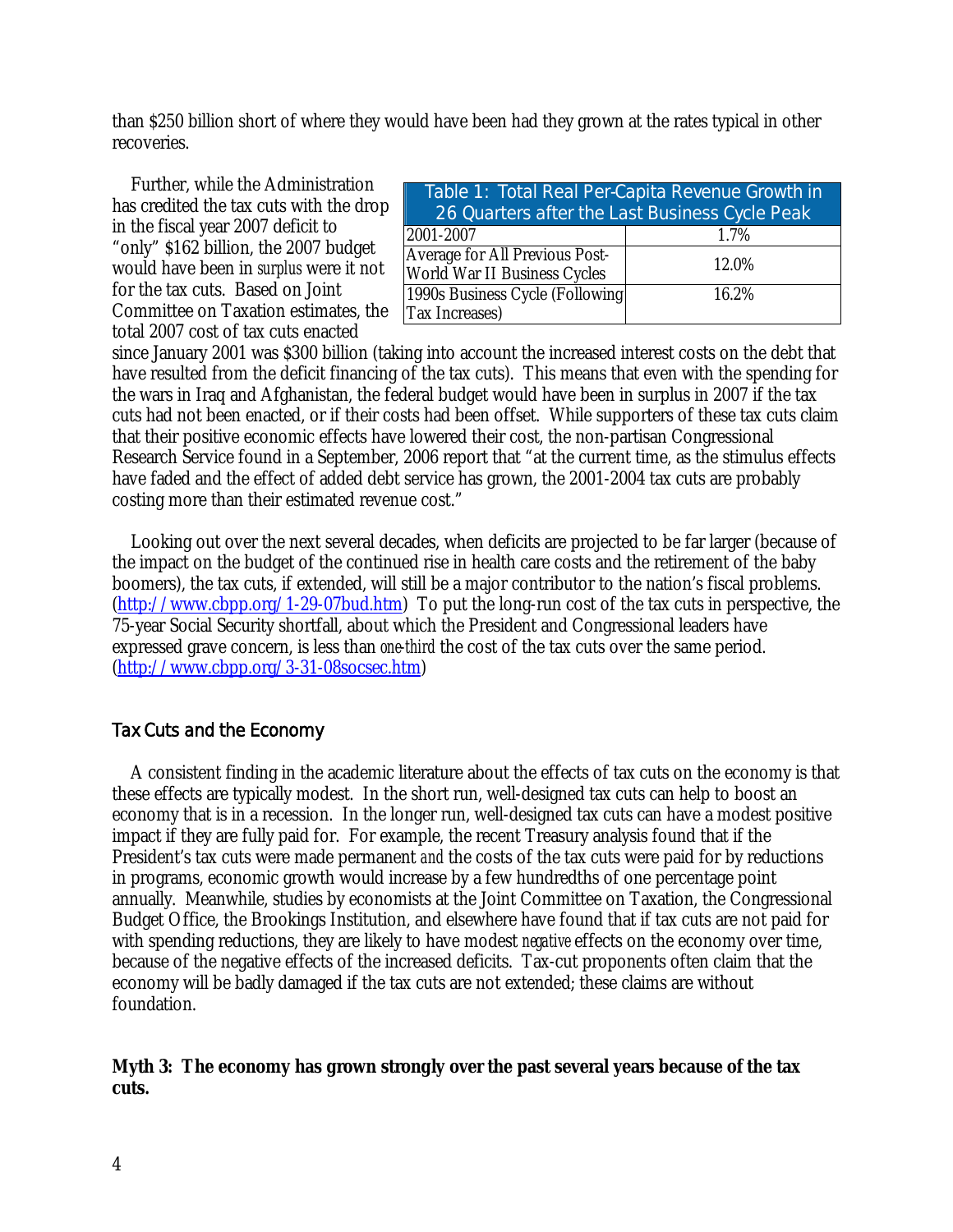*"The main reason for our growing economy is that we cut taxes and left more money in the hands of families and workers and small business owners." — President Bush, November 4, 2006* 

# **Reality: The 2001-2007 economic expansion was sub-par overall, and job and wage growth were anemic.**

Members of the Administration routinely tout statistics regarding recent economic growth, then credit the President's tax cuts with what they portray as a stellar economic performance. But as a general rule, it is difficult or impossible to infer the effect of a given tax cut from looking at a few years of economic data, simply because so many factors other than tax policy influence the economy. What the data do show clearly is that, despite major tax cuts in 2001, 2002, 2003, 2004, and 2006, the economy's performance between 2001 and 2007 was from stellar.



Growth rates of GDP, investment, and

other key economic indicators during the 2001-2007 expansion were *below* the average for other post-World War II economic expansions (see Figure 2). Growth in wages and salaries and nonresidential investment was particularly slow relative to previous expansions, and, while the Administration boasts of its record on jobs, employment growth was weaker in the 2001-2007 period than in *any* previous post-World War II expansion. (http://www.cbpp.org/8-9-05bud.htm)

Median income among working-age households, meanwhile, *fell* during the expansion. Census data show that among households headed by someone under age 65, median income in 2006, adjusted for inflation, was \$1,300 *below its level during the 2001 recession.* Similarly, the poverty rate and the share of Americans lacking health insurance were higher in 2006 than during the recession. (http://www.cbpp.org/8-28-07pov.htm)

# **Myth 4: Even if economic growth and the job market were weak during the early stages of the recovery, the capital gains and dividend tax cuts turned the economy around in 2003.**

*"Since the tax rates on capital gains and dividends were reduced in 2003, we have seen strong steady economic growth, resulting in higher employment." — Representative Bill Thomas, then Chair of the Ways and Means Committee, May 17, 2006* 

# **Reality: The available evidence indicates that the capital gains and dividend tax cuts were not the cause of improvement in the economy in 2003.**

The President and other tax-cut advocates have credited the capital gains and dividend tax cuts with the fact that the economy performed better between 2003 and 2007 than in the earlier part of the expansion. But they have produced no evidence to support their leap from correlation (the tax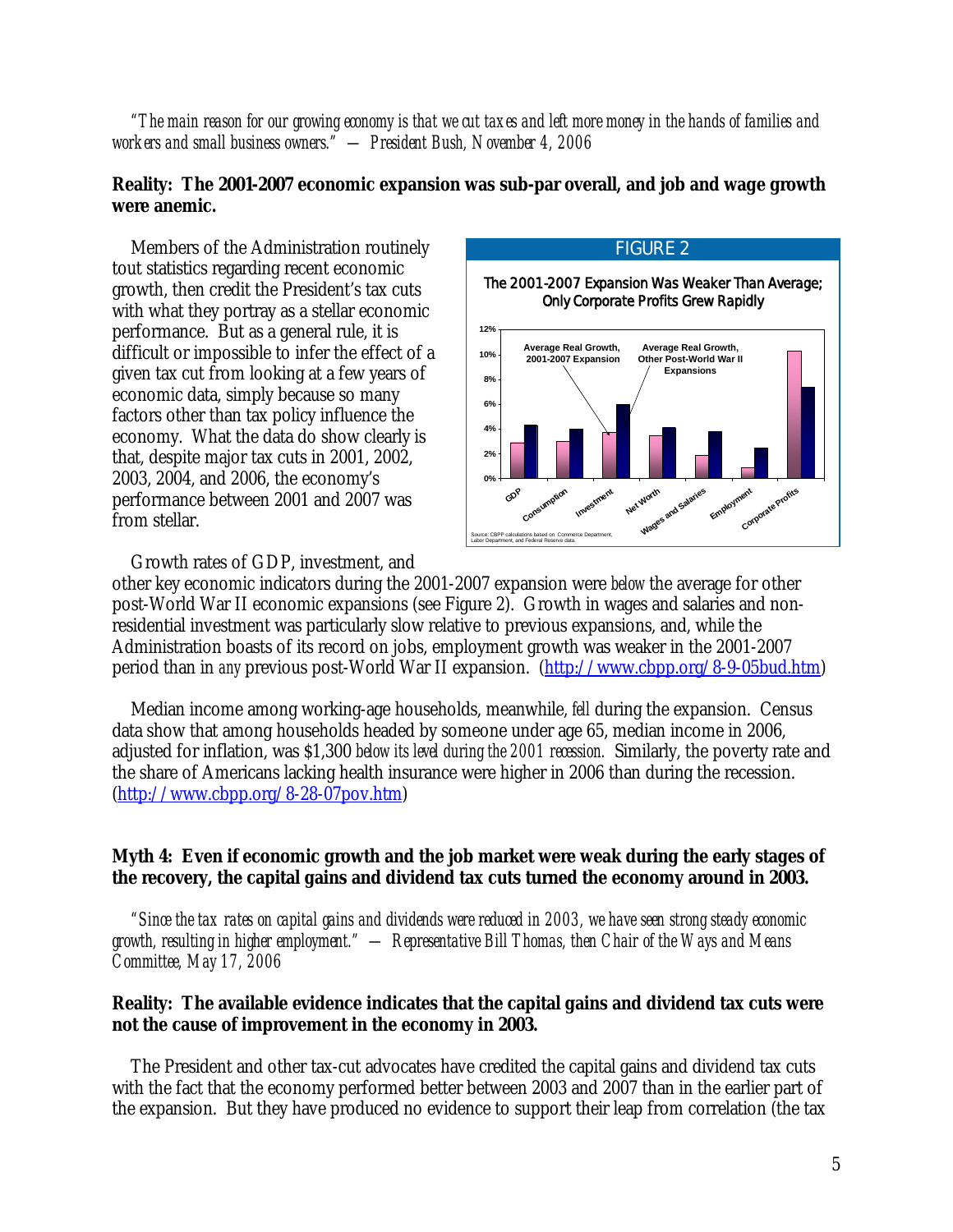cuts *coincided* with improvement in the economy) to causation (the claim that the tax cuts *caused* the improvement). Furthermore, they have ignored evidence that indicates there was little or no causal connection.

Notably, informed observers such as Federal Reserve Chairman Ben Bernanke (then a Federal Reserve Board governor) were predicting improvement in the economy *before* the 2003 tax cuts were enacted. In addition, supporters of enacting these tax cuts, such as conservative economist Gary Becker, acknowledged at the time that, whatever the tax cuts' long-run effects on economic growth, they would *not* boost the economy in the short term.



Also striking is the fact that the expansion of the 1990s followed a pattern similar to the 2001- 2007 expansion, especially with respect to investment growth (which the dividend and capital gains tax cuts were supposed to encourage). Investment was weak in the early 1990s and then began to improve about two years into the expansion. But in the 1990s, that improvement — which was greater than the improvement in the early 2000s — coincided with a tax *increase* (see Figure 3)*.* If one accepts the notion that any economic change that follows a tax change must have been *caused* by the tax change, one would have to conclude that tax increases promote stronger investment growth than tax cuts. The more reasonable conclusion, of course, is that weak recoveries eventually tend to return to historical norms.

Moreover, even growth since 2003 has been less than impressive. GDP, wage and salary, and employment growth have remained below average for a post-World War II recovery, while growth in non-residential investment has only matched the historical norm. (http://www.cbpp.org/7-10-07tax.htm)

#### **Myth 5: Extending the tax cuts is important for the economy's long-run health.**

*"To keep this economy growing and delivering prosperity to more Americans, we need leaders in Washington who understand the importance of letting you keep more of your money, and making the tax relief we delivered permanent." — President Bush, October 28, 2006* 

#### **Reality: Extending the tax cuts without paying for them would be more likely to reduce economic growth over the long run than to increase it.**

Researchers at the Joint Committee on Taxation, the Congressional Budget Office, and the Brookings Institution have all found that large unpaid-for tax cuts reduce economic growth over the long run. For example, a study by Brookings Institution economist William Gale and then-Brookings economist (now CBO director) Peter Orszag concluded that making the 2001 and 2003 tax cuts permanent without offsetting their cost would be "likely to reduce, not increase, national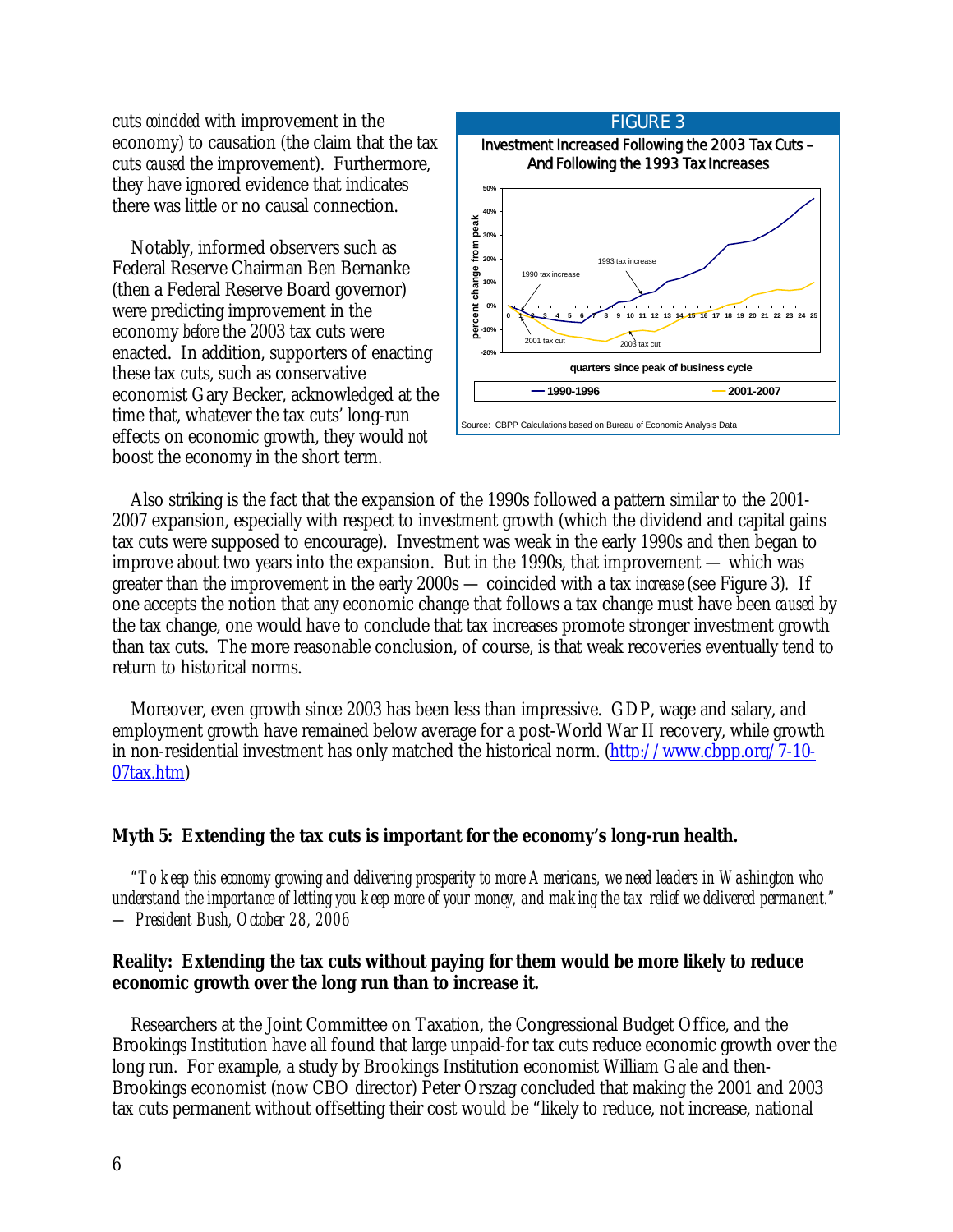income over the long run." Similarly, in a study in which it examined the economic effects of reductions in individual and corporate tax rates and an increase in the personal exemption, the Joint Committee on Taxation found, "Growth effects eventually become negative without offsetting fiscal policy [i.e. without offsets] for each of the proposals, because accumulating Federal government debt crowds out private investment." (http://www.cbpp.org/3-19-07bud.htm)

The reason behind these results is that, even if tax cuts have modest positive effects on work and savings decisions, those effects are outweighed by the negative consequences of higher budget deficits. In claiming that tax cuts will boost savings, investment, and GDP growth, supporters often seem to forget that national savings has two components: private and public (i.e., government) savings. Tax cuts could positively affect private savings, although, as the Congressional Research Service has noted, studies have failed to find large effects. But when the federal government runs a deficit, it pays for the deficit by borrowing money from the private sector, which reduces national savings. By adding to deficits, unpaid-for tax cuts thus generally *reduce* national savings.

Making the tax cuts permanent would add about \$4.4 trillion to deficits over the next decade, when the additional interest costs on the national debt are included. The resulting decrease in national savings would mean fewer funds available for investment, reducing the size of the capital stock (the total supply of equipment, buildings, and other productive capital in the economy). With less capital available, future workers would be less productive, and as a result, national income over the long run would be lower than it otherwise would be. (As discussed above, even if paid for, the positive effects of the tax cuts on the economy would be quite small. Moreover, paying for the tax cuts with spending cuts would require deep cuts in federal programs, as discussed below in Myth 8.)

#### Tax Cuts and Fairness

The tax cuts enacted in recent years have gone disproportionately to high-income Americans. In 2007, the 0.3 percent of households with incomes above \$1 million received about *\$120,000*, on average, from the 2001 and 2003 tax cuts, according to estimates by the Urban Institute-Brookings Institution Tax Policy Center. In contrast, households in the middle of the income spectrum received tax cuts averaging \$740. The Tax Policy Center estimates also show that the tax cuts represent a larger fraction of income for high-income households than for low- or middle-income households, a clear indication of these tax cuts' regressivity.

#### **Myth 6: The tax cuts have made the tax system more progressive.**

*"The President's tax cuts have made the tax code more progressive, which also narrows the difference in take-home earnings." — Council of Economic Advisers Chair Edward Lazear and Katherine Baicker, then a member of the Council of Economic Advisers, May 8, 2006* 

# **Reality: The tax cuts have made the distribution of take-home pay more unequal — at a time when inequality in before-tax income has also increased.**

A progressive tax change, like a progressive tax system, is one that reduces inequality. In Lazear and Baicker's terms, it is a tax cut that "narrows the difference in take-home earnings." Take-home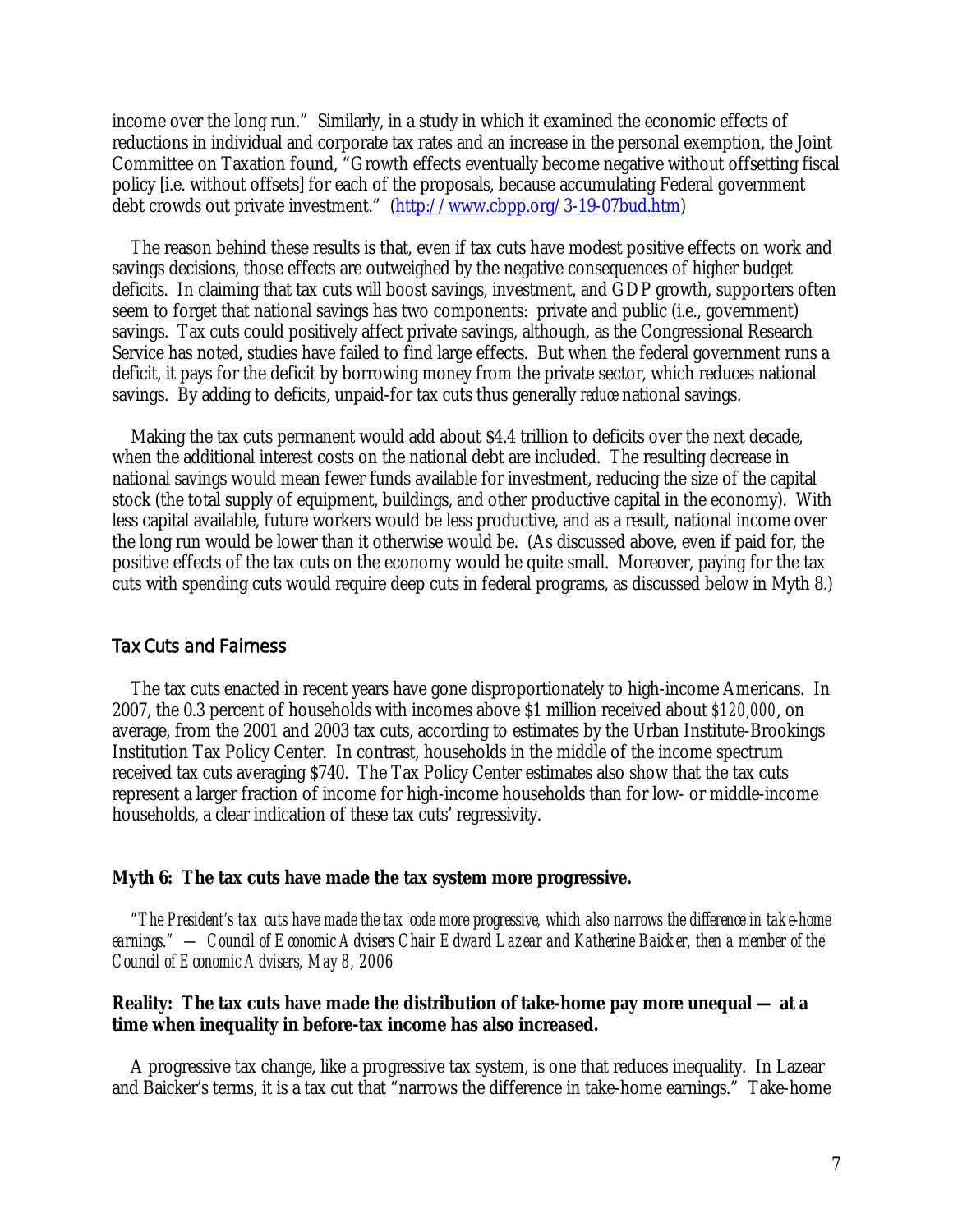earnings consist of a person's income after taxes have been paid. So a progressive tax cut would be one that raised after-tax incomes for those at the bottom of the income spectrum by a larger percentage than for those at the top, increasing their share of total take-home pay.

The President's tax policies, however, have *widened* the differences in take-home pay between high- and low- and middle-income households, according to Tax Policy Center estimates. When the tax cuts are fully in effect, households with incomes above \$1 million will receive tax cuts equivalent to an increase of 7.5 percent in their after-tax income. Households



in the middle of the income spectrum will receive tax cuts equal to only 2.3 percent of their income. And households in the bottom quintile will gain by less than one percent.

Put another way, households with incomes over \$1 million will hold a larger fraction of total U.S. after-tax income than they would have received without the tax cuts, while households in the middle and bottom quintiles will hold a smaller share. The tax cuts thus have widened, rather than narrowed, income gaps, making them regressive. (http://www.cbpp.org/3-11-08tax.htm)

While comparisons of percent changes in after-tax earnings measure the tax cuts' effect on the distribution of income, the dollar values of the tax cuts received by different income groups are also relevant to evaluating these tax cuts' overall fairness. For example, over the next ten years (assuming the tax cuts are extended), more than \$800 billion will be spent on tax cuts for the 0.3 percent of households with incomes above \$1 million, with these tax cuts averaging over \$150,000 perhousehold annually. At issue is whether this represents an appropriate use of scarce public resources. (http://www.cbpp.org/2-4-08tax.htm)

The skewed distribution of the tax cuts is of particular concern given that, since 2001, gaps in *before-tax* income have widened. As of 2006, the highest-income 1 percent of households held a larger share of total pre-tax income that in any year since 1928. (http://www.cbpp.org/3-27- 08tax2.htm).

#### **Myth 7: The tax cuts have made the tax system more fair to small business owners.**

*"We cut the taxes on the small business owners… [I]t makes sense to let small businesses keep more of the money they make." — President Bush, April 13, 2006* 

## **Reality: The President's tax cuts affect small business owners much as they affect the population as a whole: they provide large gains to those with high incomes and little benefit to others.**

One major benefit the President's tax cuts have supposedly offered small business owners is the reduction in the top individual income tax rate, from 39.6 percent to 35 percent. Because small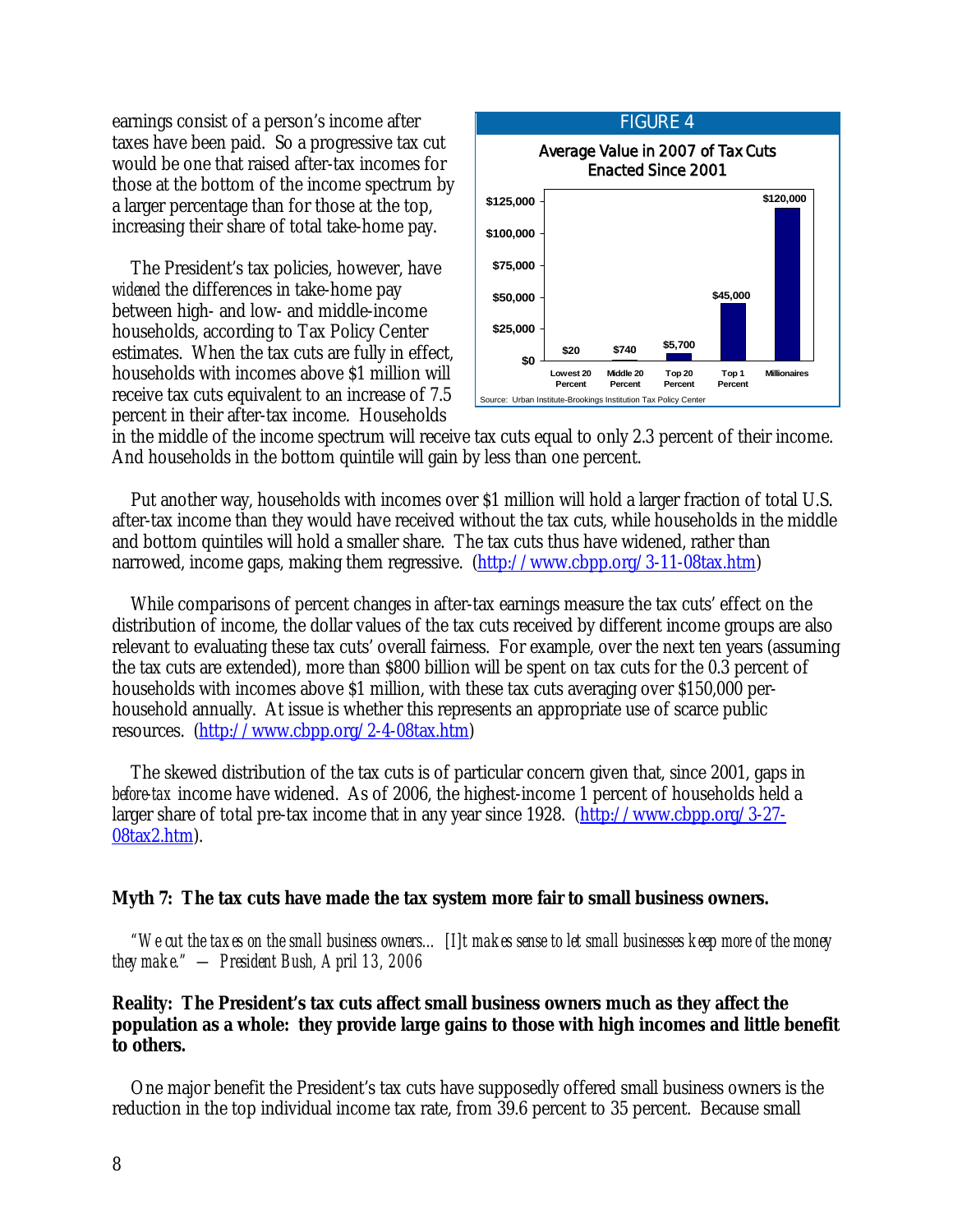business owners pay individual income tax on their business income, the Administration contends that they are disproportionate beneficiaries of the rate reduction.

But a Tax Policy Center analysis found that only 1.3 percent of filers with small business income are subject to the top income tax rate and so benefit from lowering it. Moreover, these households hardly conform to the popular image of a small business owner: they derived, on average, less than a third of their total income from a small business. (http://www.cbpp.org/3-21-07tax.htm)

An even more muddled mythology surrounds the issue of small business owners and the estate tax. Despite oft-repeated claims that the estate tax has dire consequences for family farms and small businesses, there is in fact very little evidence that it has any significant impact on these groups. An analysis by the Congressional Budget Office found that exceedingly few farms and small businesses owe any estate tax. (http://www.cbpp.org/7-11-05tax.htm) Indeed, the American Farm Federation acknowledged to the *New York Times* that it could not cite a single example of a farm having to be sold to pay estate taxes.

# **Myth 8: Even if high-income taxpayers have received the largest gains from the tax cuts, taxpayers across the income spectrum have benefited.**

*"President Bush's tax relief benefits all taxpayers." — White House Fact Sheet, May 11, 2006* 

## **Reality: Taking into account the fact that their costs eventually must be paid for, most American families likely will lose from the tax cuts over the long run.**

Claims that all taxpayers are winners from the President's tax cuts rest on the false assumption that Congress and the President can provide trillions of dollars in tax cuts without anyone ever footing the bill. As noted in Myth 1, the tax cuts so far have been financed by deficits, and most proposals to extend them include no measures to offset their costs. In the long run, however, it is widely recognized that deficit-financed tax cuts eventually must be paid for. As former Federal Reserve Chairman Alan Greenspan warned, "If you're going to lower taxes, you shouldn't be borrowing essentially the tax cut. And that over the long run is not a stable fiscal situation." Simply stated, funds that are borrowed must eventually be paid back.

When the tax cuts ultimately are paid for, the costs will be very large and the choices difficult, especially given the bleak long-term deficit outlook. Once the tax cuts are fully in effect, their annual cost will be equal, in today's terms, to the entire annual budgets of the Departments of Education, Homeland Security, Housing and Urban Development, Veterans' Affairs, State, Energy, and the Environmental Protection Agency *combined.* If the tax cuts are extended without offsets, balancing the budget in 2012 will require cutting Social Security benefits by 36 percent, cutting defense by 40 percent, cutting Medicare by 55 percent, or cutting every other program other than Social Security, defense, Medicare, and homeland security (including education, medical research, border security, environmental protection, veterans' programs, and programs to assist the poor) by an average of almost one-fourth. For most Americans, keeping the tax cuts at the cost of implementing any of the above options would be a bad bargain.

Even if the tax cuts' costs are eventually paid for through a more balanced package of spending reductions and progressive tax increases, data from the Tax Policy Center show that, on average, the